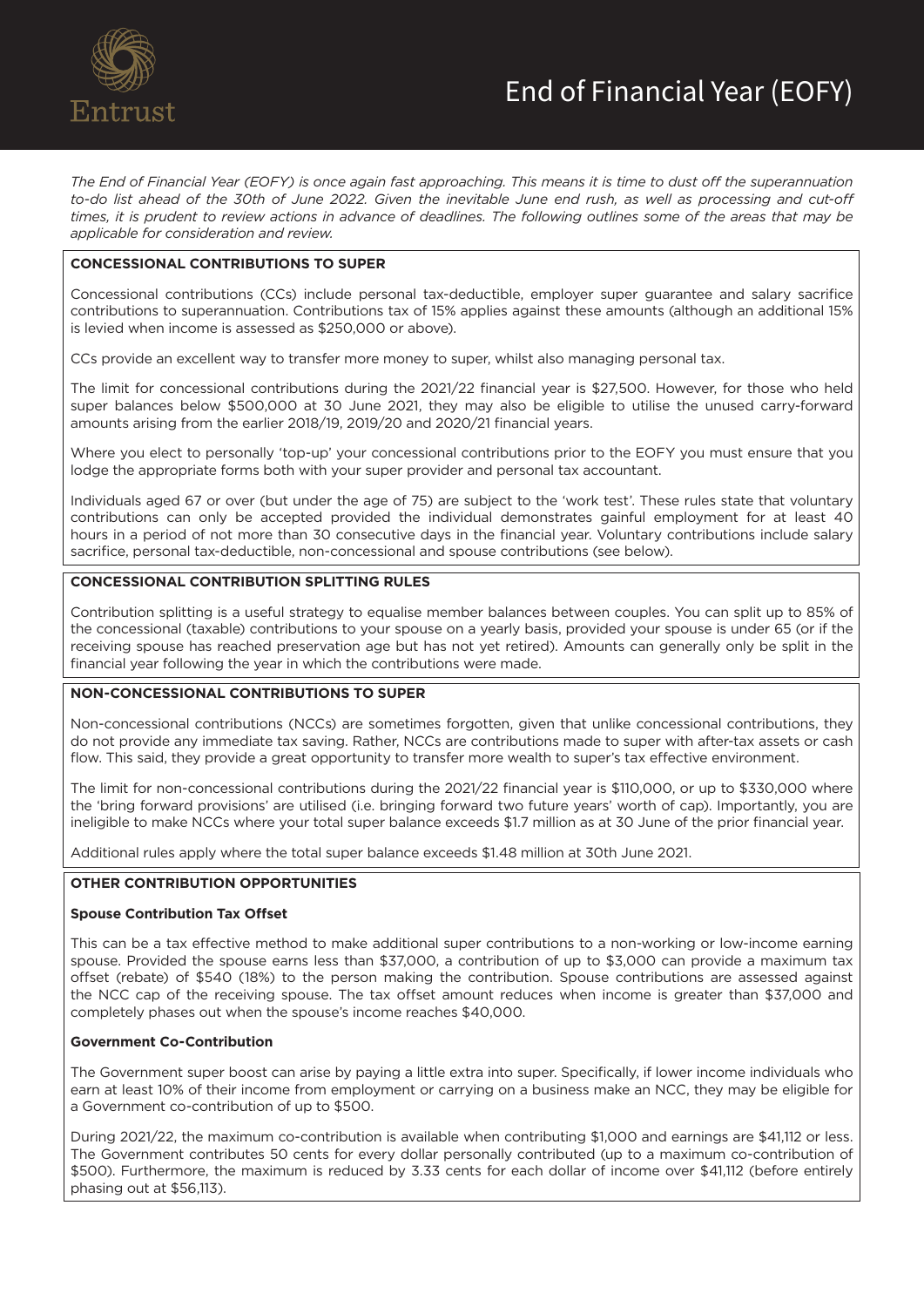

# **SUPER PENSIONS**

The EOFY is also a good opportunity to review whether to commence a pension from your super savings. Where you satisfy the associated criteria, commencing a pension can enhance the tax position within super by reducing the associated earnings tax rate from 15% to 0%. Generally speaking, once you attain 65 there is a strong case for commencing a pension within your super benefit even if you are still working.

# **MINIMUM SUPER PENSION WITHDRAWALS**

For those who are already in pension phase, the Government requires that you withdraw a minimum amount from the pension each year so to retain the associated tax benefits. This minimum amount is calculated based on an agebased percentage and the value of your pension at the beginning of the year. For those who do not require the cash flow, electing to only withdraw the reduced (temporary COVID-19) minimum amount can be a good way to preserve further assets inside super.

| Member Age (1st July) | <b>Minimum Percentage</b> | Reduction (50%) - 2021/22 |
|-----------------------|---------------------------|---------------------------|
| Under 65              | 4%                        | 2%                        |
| $65 - 74$             | 5%                        | 2.5%                      |
| 75 - 79               | 6%                        | 3%                        |
| $80 - 84$             | 7%                        | 3.5%                      |
| $85 - 89$             | 9%                        | 4.5%                      |
| $90 - 94$             | 11%                       | 5.5%                      |
| $95+$                 | 14%                       | 7%                        |

Transition to Retirement Income Streams (TRIS) remain subject to a maximum withdrawal of 10% of the account balance at 1 July.